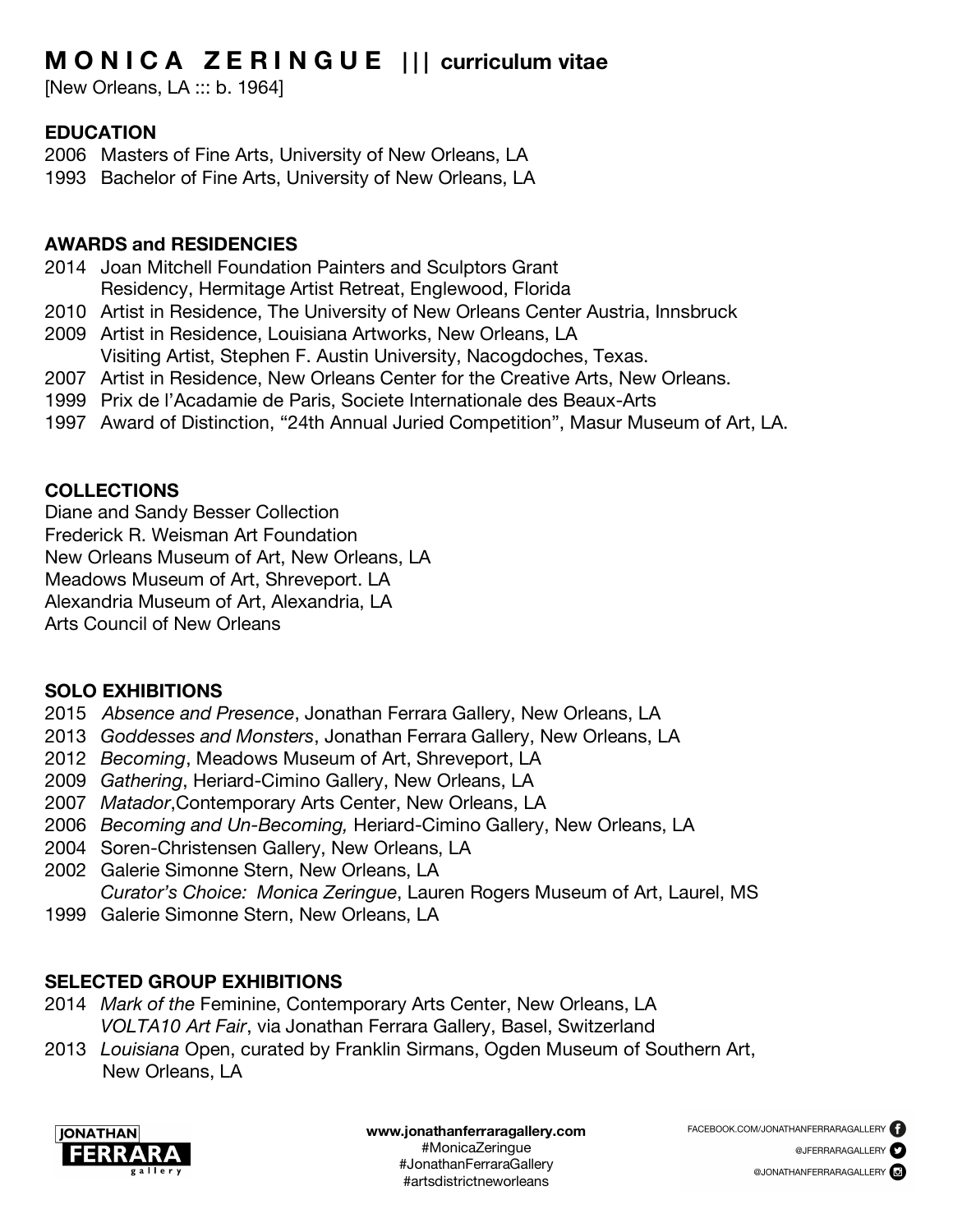- 2012 *What's the* Story, Meadows Museum of Art, Shreveport, LA *You Beautiful Bitch*, The Front, New Orleans, LA
- 2011 *NOLA NOW*, Contemporary Arts Center, New Orleans, LA *Fresh!*, Heriard-Cimino Gallery, New Orleans, LA *Southern Open*, Acadiana Center for the Arts, LA
- 2010 *Women Artists in Louisiana: 1965-2010,* New Orleans Museum of Art, New Orleans, LA *Postcards from New Orleans*, Galerie Im Andechshop, The University of New Orleans Center Austria, Innsbruck, Austria
	- *New Orleans Artists*, Beta Pictoris Gallery, Birmingham, AL
- 2009 *Hot Up Here*, Contemporary Arts Center, New Orleans, LA *Southern Open*, Acadiana Center for the Arts, Lafayette, LA *University of New Orleans Alumni Show*, UNO St. Claude Gallery, New Orleans, LA *Muses*, Heriard-Cimino Gallery, LA
- 2008 *Futurity*, Group show in conjunction with Prospect One, Heriard-Cimino Gallery, LA
- 2007 *UNO MFA Artists*, Gallerie Im Andechshop, The University of New Orleans Center-Austria, Innsbruck, Austria
	- *The Figure Revisited*, Heriard-Cimino Gallery, New Orleans, LA
- 2007 *Neighborhood Project*, Installation, New Orleans, LA
- 2006 *Women With Guns*, Isaac Delgado Fine Arts Gallery, New Orleans, LA
- 2005 *Homegrown: Southeast*, South East Center for Contemporary Art, Winston-Salem, NC *Hanging Ten*, Alexandria Museum of Art, Alexandria, LA *Surface Treatment*, NOCCA/ Riverfront Galleries, New Orleans, LA
- 2004 *Bird Space* (Traveling Exhibition), Contemporary Arts Center, New Orleans, LA
- 2001 *Paintings: Bechet, Garisco, Zeringue*, Galerie Simonne Stern, New Orleans, LA
- 2000 *Personal Mysteries: Ten Women Artists*, The New Orleans Center for the Creative Arts, New Orleans, LA
- 1999 *Louisiana Artists*, Society Internationale des Beaux-Arts, Paris, France
- 1999 *Self Images*, Galerie Simonne Stern, New Orleans, LA
- 1998 *Still Sixteen, Still Life*, Galerie Simonne Stern, New Orleans, LA
- 1997 *Sheroes*, presented by the National Organization for Women, Hanson Gallery, New Orleans, LA

*Drawing Invitational*, Galerie Simonne Stern, New Orleans, LA

*Realm Knows No Bounds* (invitational), van de Griff Gallery, Santa Fe, NM

*24th Annual Juried Competition*, juried by Christopher Sweet Masur Museum of Art, Monroe, LA,

- 1996 *Carving the Forces Of Change: Celebrating Women in Art*, juried by Faith Ringgold Women's Caucus for Art National 25th Anniversary Exhibition, Chicago, IL
- 1996 *Guns in the Hands of Artists*, Positive Space Gallery, New Orleans, LA Hilderbrand Gallery, New Orleans, LA
- 1995 *Louisiana Open*, juried by John Yau, Contemporary Arts Center, New Orleans, LA

# **SELECTED BIBLIOGRAPHY**

Bookhardt, D. Eric. "New Work by Monica Zeringue and Stephanie Patton," Gambit, April 9, 2013, http://www.insidenola.org/2013/04/monica-zeringue-at-jonathan-ferrara.html

"100 Under 100—The New Superstars of Southern Art, Oxford American Magazine, The Visual South 2012, February 2012, Issue 76, p. 54-56.

New American Paintings, Book 94, July 2011, vol. 16, no. 3, p. 162-165; Open Studios Press,

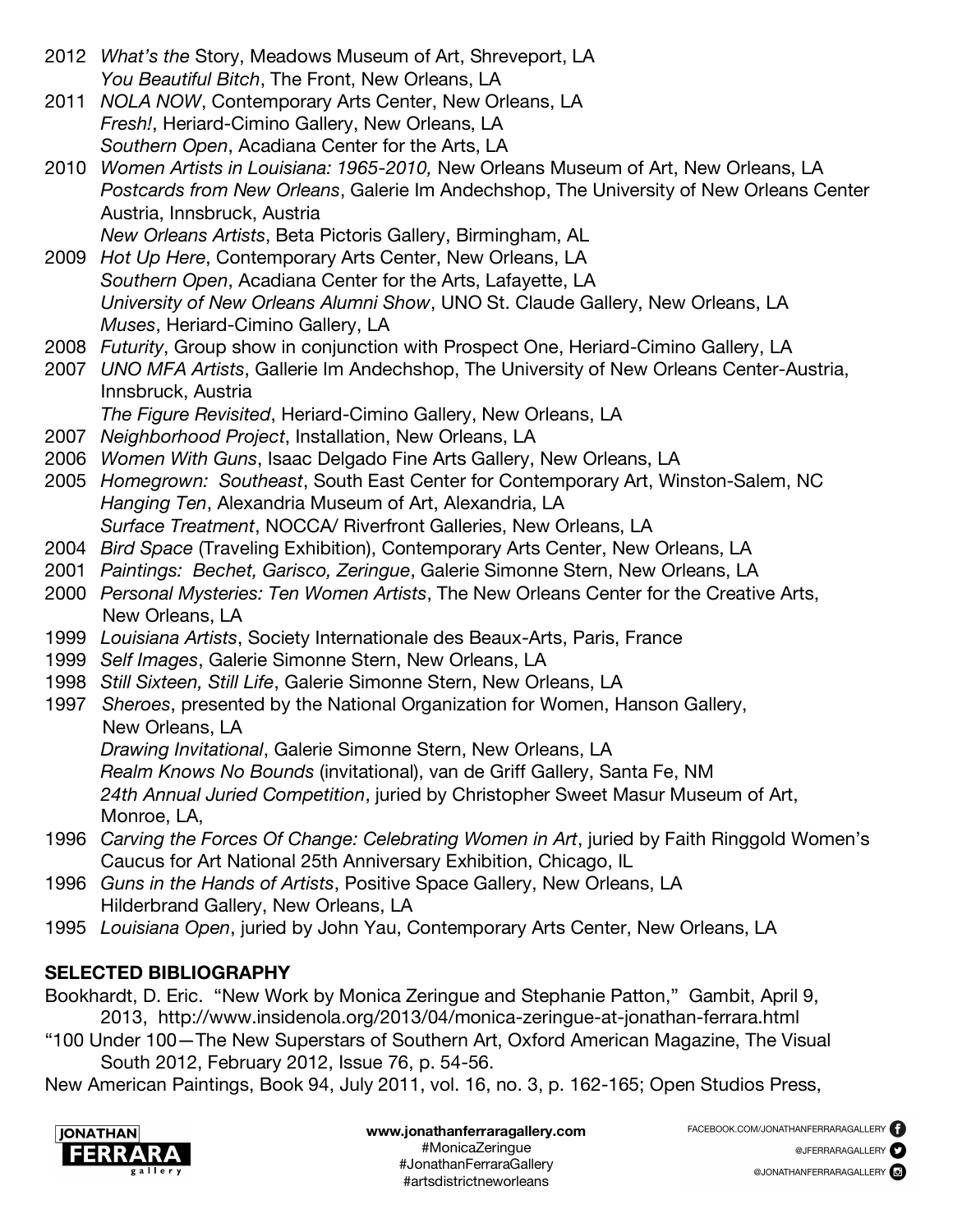Boston, MA. Curated by Dan Cameron.

- Rodrigue, Reggie Michael. "Mack Attack! The 2011 Southern Open." Hyperallergic. 2011. Going Off Script. HYPERLINK "http://hyperallergic.com/29181/mack-attack-the-2011-southern-
- open/" http://hyperallergic.com/29181/mack-attack-the-2011-southern-open/ Artistaday. "July 1, 2011." HYPERLINK "http://artistaday.com/?p=10445" http://artistaday.com/?p=10445

Mak, Gerry. "New Art." Lost at E Minor. 2011. Conservant Media.

HYPERLINK "http://www.lostateminor.com/2011/03/15/monica-zeringue/" http://www.lostateminor.com/2011/03/15/monica-zeringue/

- Bookhardt, D. Eric. "Monica Zeringue," Art Papers, January/February 2010, p. 63.
- Volkmar. Karl F. "Futurity," New Orleans Art Review, Fall/Winter 2008, 2, p. 31-34.

Cantanker—Transitions, Issue 6, 2008, p. 3.

New American Paintings, Book 70, July 2007, vol. 12, no. 3, p. 162-165; Open Studios Press, Boston, MA.

Nealy, Michelle J. "Honored Artist Wants to Stimulate Thought," The Times-Picayune, July 22, 2007, Section F, p. 1.

Calas, Terrington. "Intimates," New Orleans Art Review, Spring/Summer 2007, p.26-30.

MacCash, Doug. "Not Child's Play," The Times Picayune, Lagniappe Magazine, Sep. 1, 2006, p. 17.

Bookhardt, D. Eric. "Fairy Tales of the Reconstruction," Gambit Weekly,

Aug. 15, 2006, vol. 27, no. 33, p. 43. http://www.insidenola.org/2009/10/monica-zeringue-atheriard-cimino.html

Dowell-Dennis, Terri. *Homegrown: Southeast*, catalogue, 2005, South East Center for Contemporary Art, Winston-Salem, NC.

Rubin, David S. *Bird Space: A Post Audubon Aviary*, catalogue, 2004, The Contemporary Arts Center, New Orleans.

Bookhardt, D. Eric. "Inside Art," Gambit Weekly, April 27, 2004, vol. 25, no. 17, p. 88.

- Volkmar, Karl F. "Birdwatching," The New Orleans Art Review, Nov/Dec, 2002, p. 6-10.
- Bookhardt, D. Eric. " Inside Art: Girl Talk," Gambit Weekly, Oct. 15, 2002, vol.23, no. 42,p.49.

New American Paintings, Book XXXIV, July 2001, vol.6, no. 3; Open Studios Press, Wellsley, MA.

Calas, Terrington. "Vignettes of the Marvelous," New Orleans Art Review, Sept/Oct, 1999, p. 24-27.

MacCash, Douglas. "Well Painted Symbolism Too Obvious to Pack a Punch," The Times-Picayune, Lagniappe Magazine, August 20, 1999, p. 16.

Bookhardt, D. Eric. "Back to the Collage," Gambit Weekly, August 24, 1999, vol. 20, no. 34, p. 53.

Bookhardt, D. Eric. Art Papers, Nov/Dec 1999, p. 45.

MacCash, Douglas. "Putting the Artist in the Picture," The Times-Picayune, Lagniappe Magazine, July 23, 1999, p. 14.

Wall, Donna Dorian. "Still Here After All These Years," Southern Accents, March/April 1999, Vol. 22. no.2, p.112.

Bookhardt, D. Eric. "Still Sixteen, Still Life," Art Papers, Nov/Dec 1998, p. 55.

Bookhardt, D. Eric. " Inside Art: Still Lives," Gambit Weekly, July 28, 1998, vol. 19. no. 30, p.45.

Waddington, Chris. "Paint is Real Subject of Still Life Exhibit," The Times-Picayune, Lagniappe Magazine, July 10, 1998, p. 14-15.

New American Paintings, Book IX, Winter 1997, Open Studios Press, Wellsley, MA.